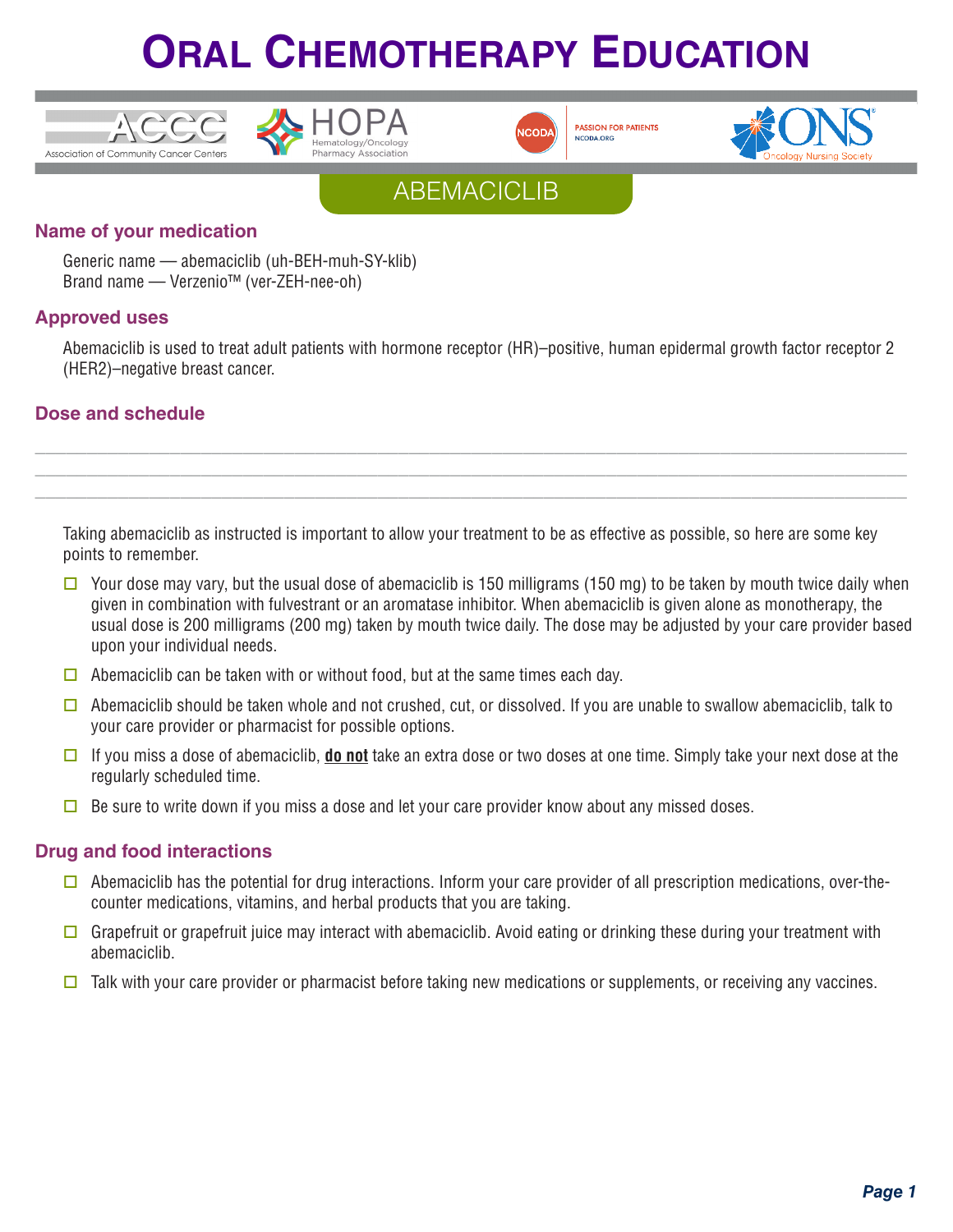





**PASSION FOR PATIENTS** NCODA, ORG



## ABEMACICLIB

### **Storage and handling**

Handle abemaciclib with care. Just like when chemotherapy is given into the vein, this drug can be toxic, and exposure of the drug to others should be limited.

- G Store abemaciclib at room temperature (68°F–77°F) in a dry location away from light.
- $\Box$  Keep abemaciclib out of reach of children and pets.
- $\Box$  Leave abemaciclib in the provided packaging until it is ready to be taken.
- $\square$  Whenever possible, give abemaciclib to yourself and follow the steps below. If a family member, friend, or caregiver needs to give the abemaciclib to you, they also need to follow these steps.
	- 1. Wash hands with soap and water.
	- 2. Put on gloves to avoid touching the medication. (Gloves are not necessary if you give the drug to yourself.)
	- 3. Gently transfer the abemaciclib from its package to a small medicine or other disposable cup.
	- 4. Administer the medicine immediately by mouth with water.
	- 5. Remove gloves and do not use them for anything else.
	- 6. Throw gloves and medicine cup in household trash.
	- 7. Wash hands with soap and water.
- $\Box$  If a daily pill box or pill reminder will be used, contact your care team before using:
	- The person filling the box or reminder should wear gloves (gloves are not necessary if you are filling the box or reminder).

• When empty, the box or reminder should be washed with soap and water before refilling. Be sure to wash hands with soap and water after the task is complete, whether or not gloves are worn

- o If you have any unused abemaciclib, **do not** throw it in the trash and **do not** flush it down the sink or toilet. Talk to your care provider or pharmacist about proper disposal of abemaciclib.
- $\Box$  If you are traveling, put your abemaciclib's packaging in a sealed plastic bag. Ask your pharmacist if any additional travel precautions are needed.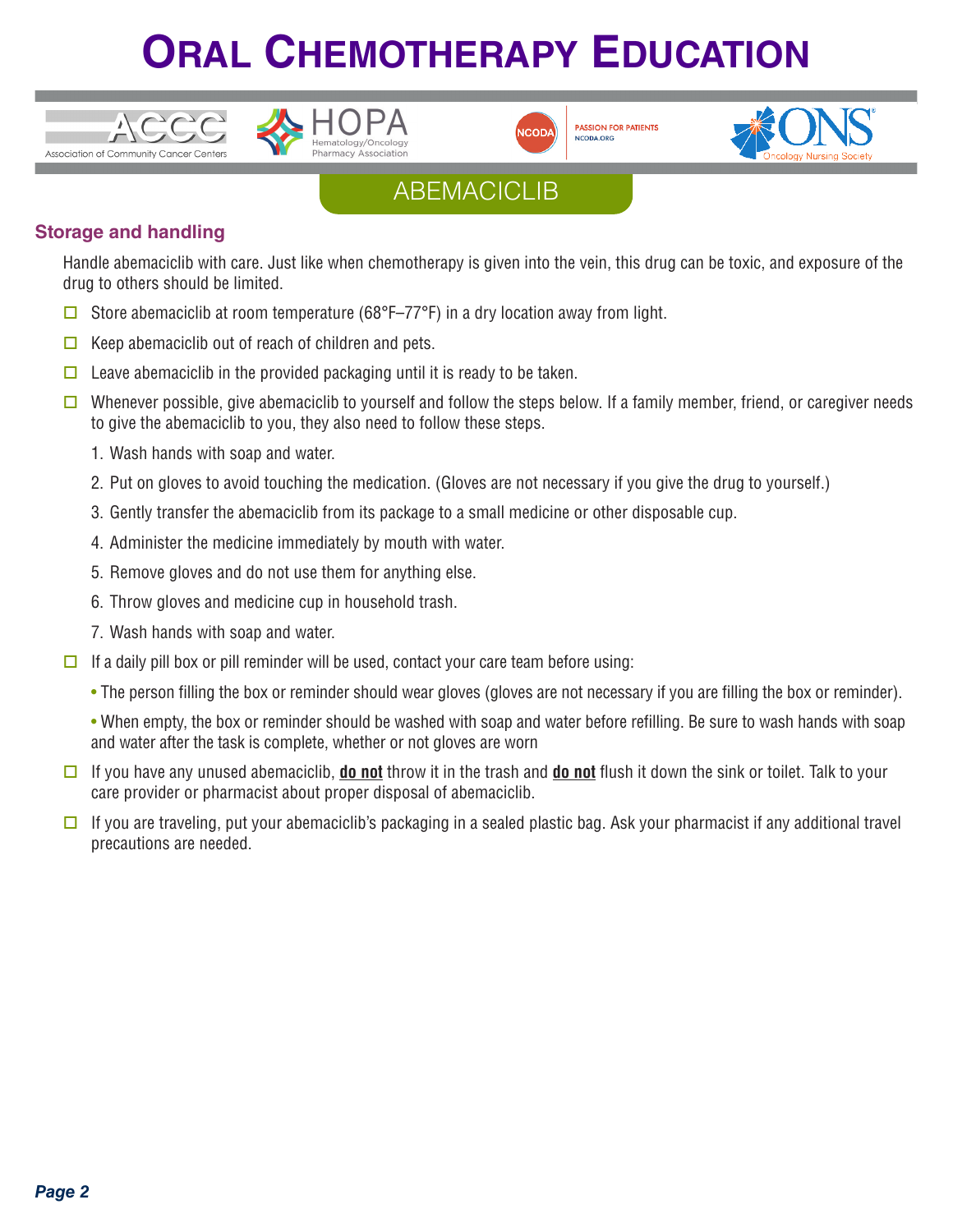





**PASSION FOR PATIENTS** NCODA, ORG



## **ABEMACICLIB**

#### **Side Effects of Abemaciclib**

Below are common side effects that have been known to happen in about one third or more of patients taking abemaciclib are listed on the left side of this table. You **MAY NOT** experience these side effects. Options to help manage any side effects that do occur are included on the right side of this table. These should be discussed with your care provider. If you experience any side effect you cannot manage or that is not listed here, contact your care provider.

| <b>Possible Side Effect</b>                           | <b>Management</b>                                                                                                                                                                                                                                                                                                                                                                                                                                                                                                                                                                                                                                                                                                                                                                                                                                                                                                                                                                                                                                                                                                   |
|-------------------------------------------------------|---------------------------------------------------------------------------------------------------------------------------------------------------------------------------------------------------------------------------------------------------------------------------------------------------------------------------------------------------------------------------------------------------------------------------------------------------------------------------------------------------------------------------------------------------------------------------------------------------------------------------------------------------------------------------------------------------------------------------------------------------------------------------------------------------------------------------------------------------------------------------------------------------------------------------------------------------------------------------------------------------------------------------------------------------------------------------------------------------------------------|
| <b>Changes in kidney</b><br>function                  | Your kidney (renal) function should be checked periodically by a simple blood test. Contact<br>your care provider if you notice any of the following:<br>Decreased amount of urination<br>Unusual swelling in your legs and feet<br>$\bullet$                                                                                                                                                                                                                                                                                                                                                                                                                                                                                                                                                                                                                                                                                                                                                                                                                                                                       |
| Diarrhea (loose and/<br>or urgent bowel<br>movements) | Monitor how many bowel movements you have each day.<br>Drink 8–10 glasses of water or fluid each day unless your care provider has instructed you to<br>limit your fluid intake due to some other health problem.<br>Eat small, frequent meals throughout the day rather than a few large meals.<br>$\bullet$<br>Eat bland, low-fiber foods, such as bananas, applesauce, potatoes, chicken, rice, and toast.<br>۰<br>Avoid high-fiber foods, such as raw vegetables, raw fruits, and whole grains.<br>۰<br>Avoid foods that cause gas, such as broccoli and beans.<br>$\bullet$<br>Avoid lactose-containing foods, such as yogurt and milk.<br>$\bullet$<br>Avoid spicy, fried, and greasy foods.<br>$\bullet$<br>Contact your provider if any of the following occur:<br>The number of bowel movements you have in a day increases by four or more.<br>You feel dizzy or lightheaded.<br>$\bullet$<br>Your care provider may recommend an over-the-counter medication called loperamide<br>(Imodium <sup>®</sup> ) to help with your diarrhea, but talk to your care provider before starting this<br>medication. |
|                                                       | Continued on the next page                                                                                                                                                                                                                                                                                                                                                                                                                                                                                                                                                                                                                                                                                                                                                                                                                                                                                                                                                                                                                                                                                          |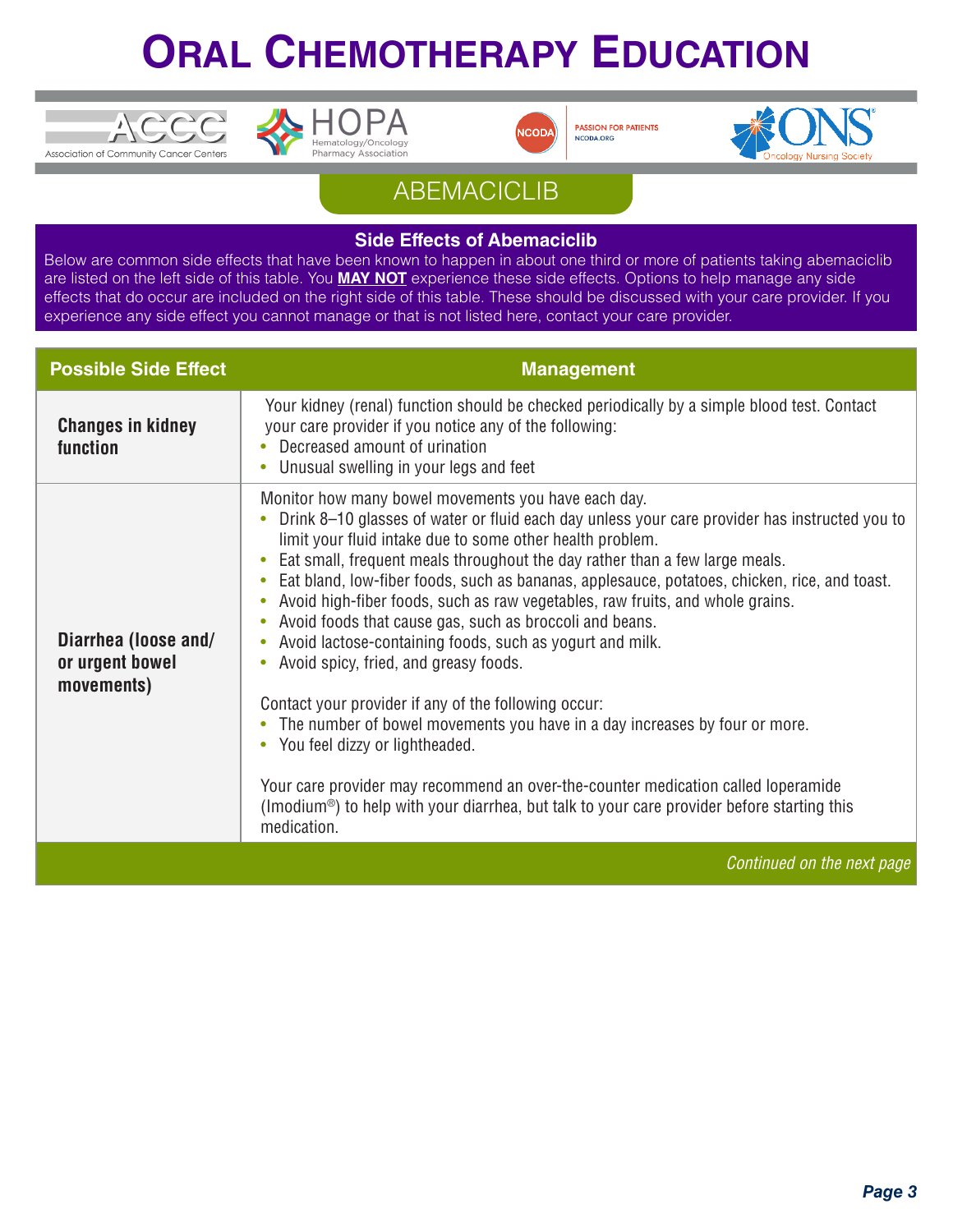





**PASSION FOR PATIENTS**<br>NCODA.ORG



## **ABEMACICLIB**

| <b>Possible Side Effect</b>                                                                  | <b>Management</b>                                                                                                                                                                                                                                                                                                                                                                                                                                                                                                                                                                                                                                                                                                                                                                                                       |
|----------------------------------------------------------------------------------------------|-------------------------------------------------------------------------------------------------------------------------------------------------------------------------------------------------------------------------------------------------------------------------------------------------------------------------------------------------------------------------------------------------------------------------------------------------------------------------------------------------------------------------------------------------------------------------------------------------------------------------------------------------------------------------------------------------------------------------------------------------------------------------------------------------------------------------|
| <b>Decreased white</b><br>blood cells (WBCs)<br>and increased risk for<br>infection          | Your WBCs should be monitored by a simple blood test. When your WBCs are low, you are at<br>a greater risk of having an infection. Take the following precautions to protect yourself from<br>infection.<br>Wash your hands often, especially before eating and after using the bathroom.<br>Avoid crowds and people with fevers, flu, or other infection.<br>Bathe regularly to keep good personal hygiene.<br>$\bullet$<br>Contact your care provider if you experience any signs or symptoms of an infection:<br>Fever (temperature more than 100.4°F or 38°C)<br>Chills<br>$\bullet$<br>Sore throat<br>$\bullet$<br>Burning with urination<br><b>Unusual tiredness</b><br>A sore that becomes red, is draining, or does not heal<br>Check with your care provider before taking any medicine for a fever or chills. |
| <b>Decreased</b><br>hemoglobin, part of<br>the red blood cells that<br>carry iron and oxygen | Your hemoglobin should be monitored by a simple blood test. When your hemoglobin is low,<br>you may notice that you get tired or fatigued more easily.<br>Try to get 7-8 hours of sleep per night.<br>Avoid operating heavy machinery if you feel too tired.<br>Find a balance between work and rest.<br>$\bullet$<br>Stay as active as possible, but know that it is okay to rest as needed.<br>• You might notice that you are more pale than usual.<br>Let your care provider know right away if you experience any of the following:<br>Shortness of breath<br><b>Dizziness</b><br>Palpitations<br>$\bullet$                                                                                                                                                                                                        |
| <b>Fatigue</b>                                                                               | You may be more tired than usual or have less energy.<br>Stay as active as possible, but know it is okay to rest as needed.<br>$\bullet$<br>Try to do some activity every day.<br>$\bullet$<br>Plan your activities, and do them at a time of day when you feel a bit more energetic.<br>$\bullet$<br>Avoid operating heavy machinery if you feel too tired.                                                                                                                                                                                                                                                                                                                                                                                                                                                            |
|                                                                                              | Continued on the next page                                                                                                                                                                                                                                                                                                                                                                                                                                                                                                                                                                                                                                                                                                                                                                                              |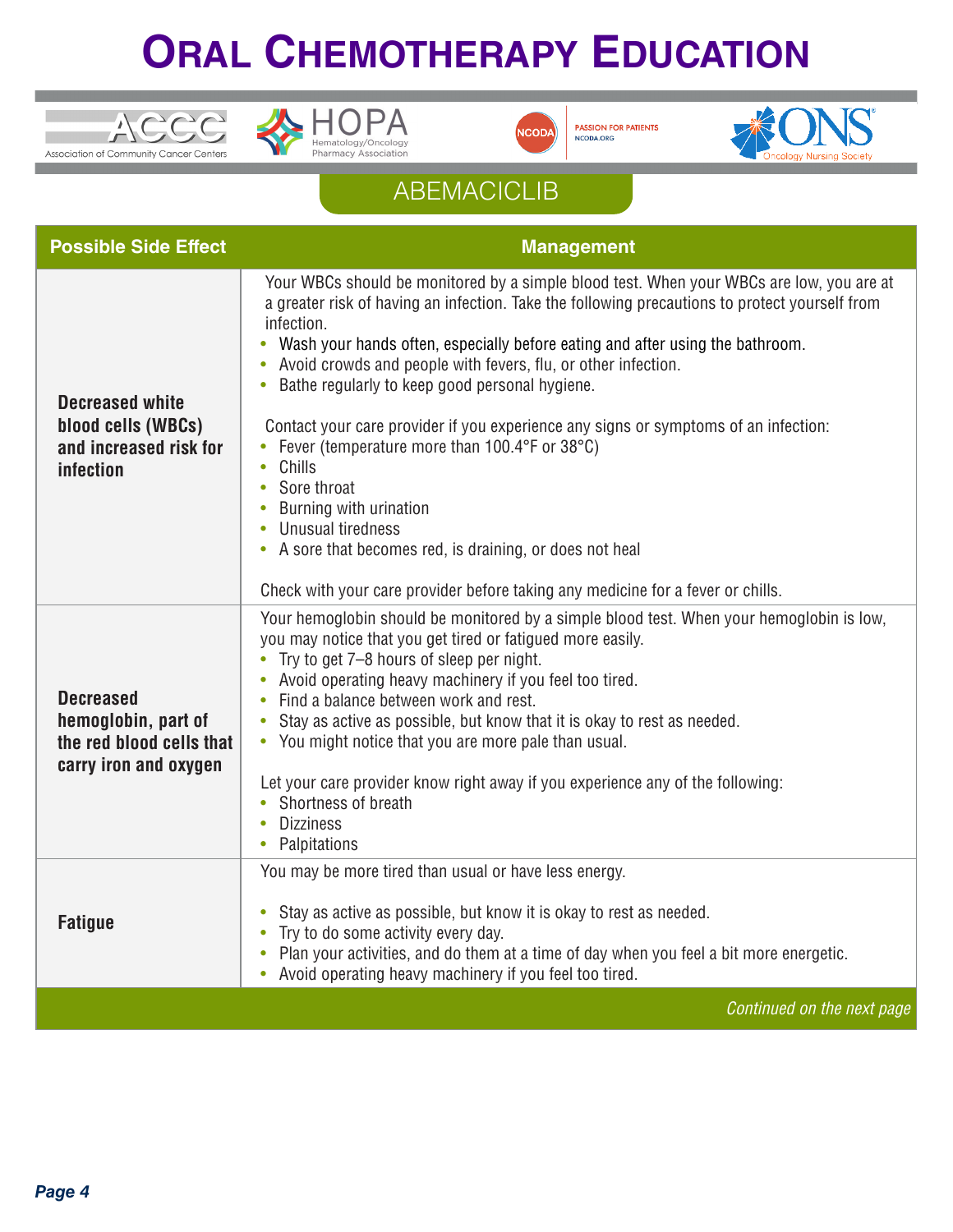





**PASSION FOR PATIENTS** NCODA.ORG



# **ABEMACICLIB**

| <b>Possible Side Effect</b>                 | <b>Management</b>                                                                                                                                                                                                                                                                                                                                                                                                                                                                                                                                                                                                      |
|---------------------------------------------|------------------------------------------------------------------------------------------------------------------------------------------------------------------------------------------------------------------------------------------------------------------------------------------------------------------------------------------------------------------------------------------------------------------------------------------------------------------------------------------------------------------------------------------------------------------------------------------------------------------------|
| <b>Nausea or vomiting</b>                   | Eat and drink slowly.<br>$\bullet$<br>Drink 8-10 glasses of water or fluid each day unless your care provider has instructed you to<br>limit your fluid intake.<br>Eat small, frequent meals throughout the day rather than a few large meals.<br>Eat bland foods; avoid spicy, fried, and greasy foods.<br>$\bullet$<br>Avoid vigorous exercise immediately after eating.<br>$\bullet$<br>Don't lie down immediately after eating.<br>Avoid strong odors.<br>$\bullet$<br>Let your provider know if you experience nausea or vomiting. Your provider may prescribe<br>medication to help with the nausea or vomiting. |
| <b>Changes in liver</b><br>function         | Your liver function should be checked periodically by a simple blood test. Contact your care<br>provider if you notice any of the following:<br>Yellowing of the skin or whites of your eyes<br>$\bullet$<br>Dark or brown urine<br><b>Bleeding or bruising</b>                                                                                                                                                                                                                                                                                                                                                        |
| <b>Decreased appetite or</b><br>weight loss | Talk to your care provider if you notice a decrease in weight while taking this medication.<br>When you do not feel like eating, try the following:<br>Small, frequent meals instead of three large meals each day<br>$\bullet$<br>Keep snacks nearby so you can eat when you feel hungry.<br>$\bullet$<br>Take liquid nutritional supplements.<br>$\bullet$<br>Drink 8-10 glasses of water or fluid each day, especially if you are not eating, unless your<br>$\bullet$<br>care provider has instructed you to limit your fluid intake.                                                                              |
| Abdominal pain                              | Abdominal pain or discomfort may occur. Report any serious pain or symptoms to your care<br>provider immediately.                                                                                                                                                                                                                                                                                                                                                                                                                                                                                                      |
|                                             | Continued on the next page                                                                                                                                                                                                                                                                                                                                                                                                                                                                                                                                                                                             |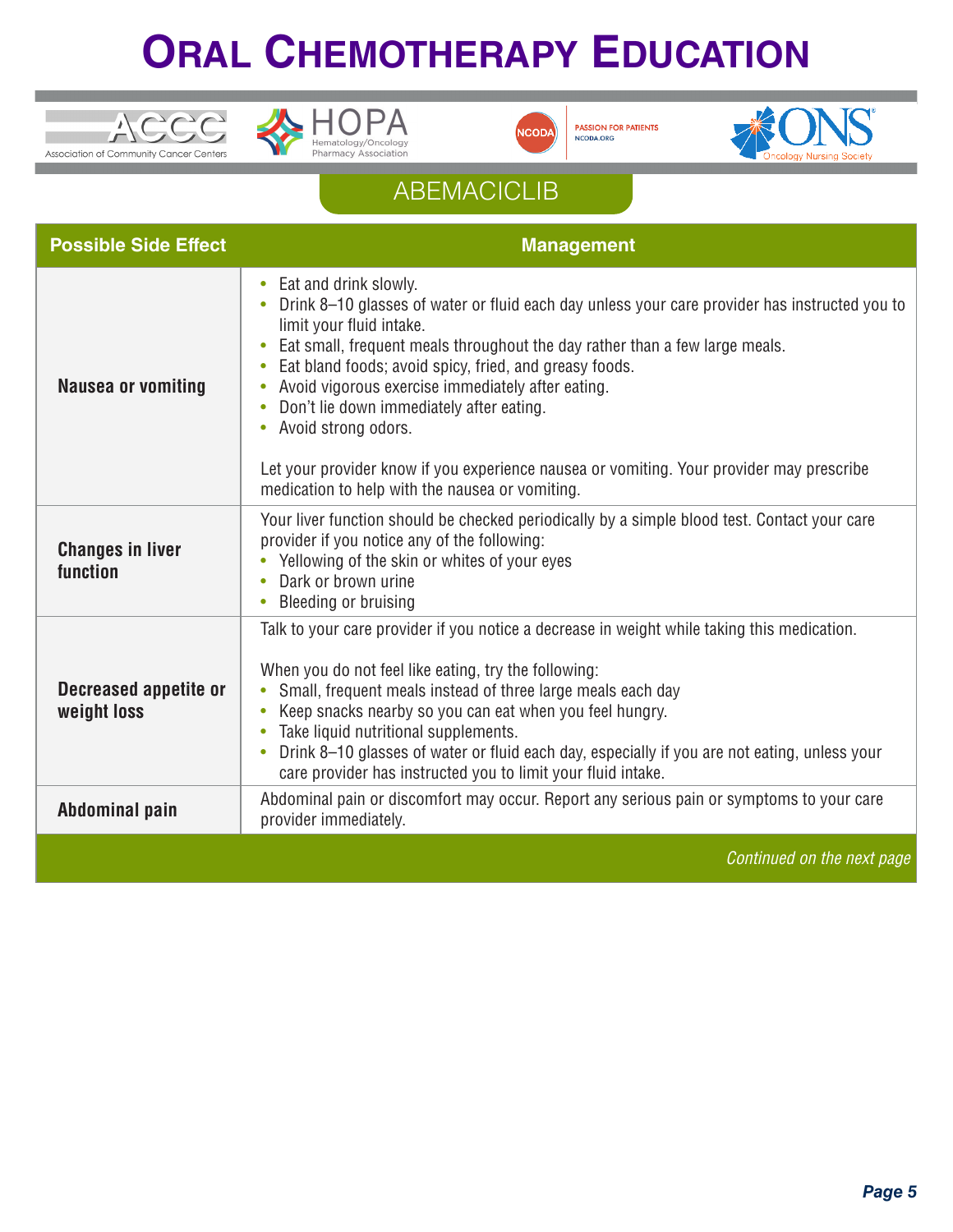





**PASSION FOR PATIENTS** NCODA, ORG



### ABEMACICLIB

| <b>Possible Side Effect</b>                                          | <b>Management</b>                                                                                                                                                                                                                                                                                                                                                                                                                                                                                                                                                                                                                                                                                                                                                                                                                                                                                                                                                                                                                                                                                                   |
|----------------------------------------------------------------------|---------------------------------------------------------------------------------------------------------------------------------------------------------------------------------------------------------------------------------------------------------------------------------------------------------------------------------------------------------------------------------------------------------------------------------------------------------------------------------------------------------------------------------------------------------------------------------------------------------------------------------------------------------------------------------------------------------------------------------------------------------------------------------------------------------------------------------------------------------------------------------------------------------------------------------------------------------------------------------------------------------------------------------------------------------------------------------------------------------------------|
| <b>Decreased platelet</b><br>count and increased<br>risk of bleeding | Your platelets should be monitored by a simple blood test. When they are low, you may bruise<br>or bleed more easily than usual.<br>• Use caution to avoid bruises, cuts, or burns.<br>Blow your nose gently, and do not pick your nose.<br>Brush your teeth gently with a soft toothbrush, and maintain good oral hygiene.<br>When shaving, use an electronic razor instead of razor blades.<br>Use a nail file instead of nail clippers.<br>Call your care provider if you have bleeding that won't stop. Examples include the following:<br>A bloody nose that bleeds for more than five minutes despite pressure<br>$\bullet$<br>A cut that continues to ooze despite pressure<br>$\bullet$<br>Gums that bleed excessively when you floss or brush<br>Seek medical help immediately if you experience any severe headaches, observe blood in your<br>urine or stool, cough up blood, or experience prolonged and uncontrollable bleeding.<br>You may need to take a break or "hold" your medication for medical or dental procedures.<br>Talk to your care provider or dentist before any scheduled procedures. |

#### **Serious side effects of abemaciclib**

- $\Box$  Abemaciclib can increase your risk of having a blood clot. Seek immediate medical attention if you have sudden swelling in an arm or leg, have chest pain, or have trouble breathing.
- $\Box$  Abemaciclib may cause your lung tissue to scar, which is called interstitial lung disease. Call your care team if you are feeling short of breath, have a fever, or have a lasting dry cough.

If you experience ANY uncontrolled side effect, call your physician or healthcare center immediately:

#### \_\_\_\_\_\_\_\_\_\_\_\_\_\_\_\_\_\_\_\_\_\_\_\_\_\_\_\_\_\_\_\_\_\_\_\_\_\_\_\_\_\_\_\_\_\_\_\_\_\_\_\_\_\_\_\_\_\_\_\_\_\_\_\_\_\_\_ **(INSTITUTIONAL CONTACT INFO)**

#### **Handling body fluids and waste**

Abemaciclib remains in your body for several days after it is taken, so some of the drug may be present in urine, stool, sweat, or vomit. Once you have started to take abemaciclib, it is important to follow the instructions below every day for as long as your treatment lasts. This will keep yourself, loved ones, and the environment as safe as possible.

- $\Box$  Pregnant women should avoid touching anything that may be soiled with body fluids from the patient.
- $\Box$  Toilet and septic systems
	- You may use the same toilet, septic tank, and/or sewer that you usually use. If you have a low-flow toilet, close the lid and flush twice to ensure that all waste has been discarded.
	- If the toilet or toilet seat becomes soiled with urine, stool, or vomit, clean the surfaces before other people use the toilet.
	- Wash hands with soap and water after using the toilet.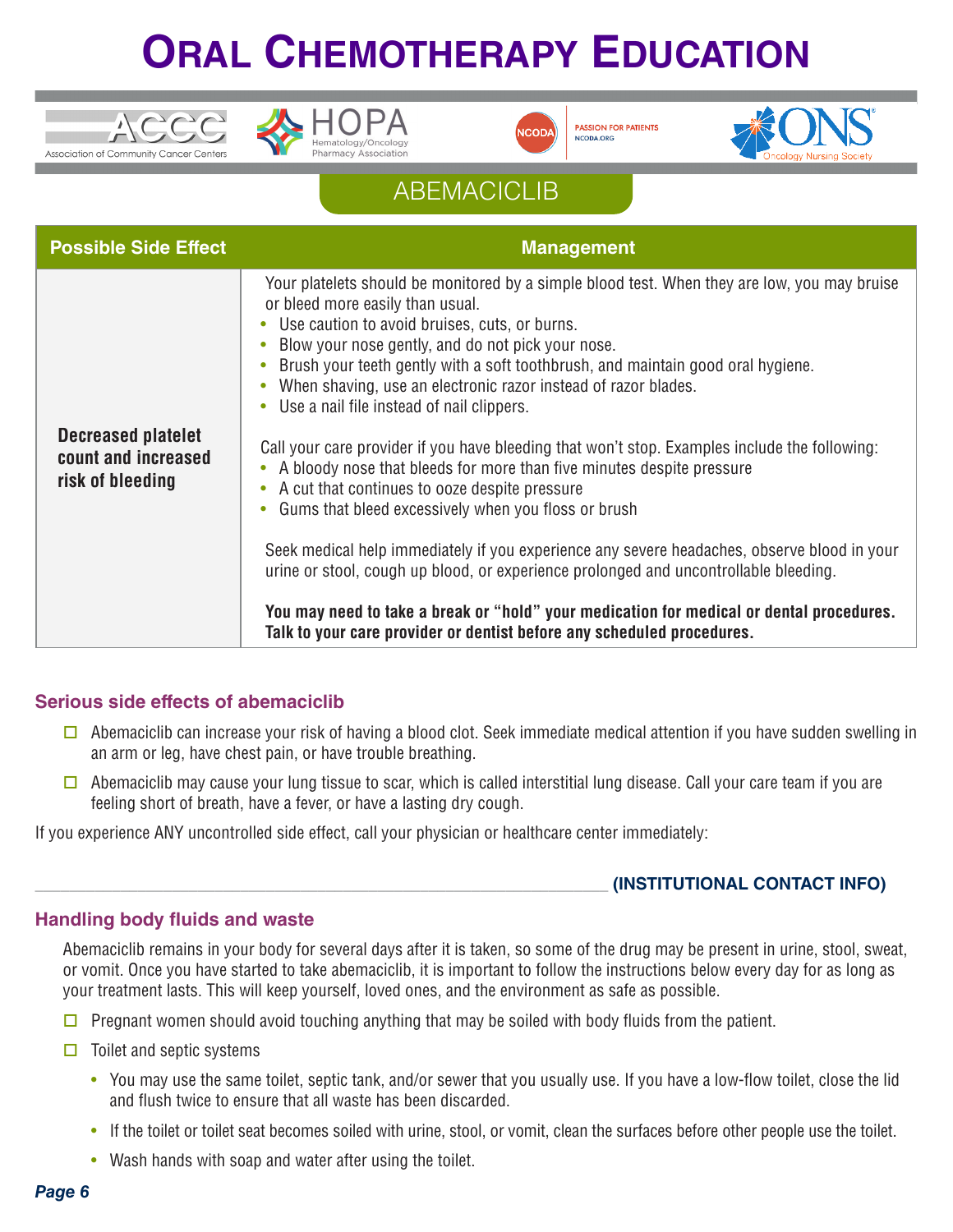



**PASSION FOR PATIENTS** NCODA, ORG



## ABEMACICLIB

- $\Box$  If you need a bedpan, be sure your caregiver knows to wear gloves to assist with cleanup and to wash the bedpan with soap and water every day.
- $\Box$  If you do not have good control of bladder or bowels, use a disposable pad with a plastic back, a diaper, or a sheet to absorb body waste.
- $\Box$  Wash any skin that has been exposed to body waste or abemaciclib with soap and water.
- $\Box$  Linens or clothing that are soiled with body fluids or body waste should be washed separately from other linens and clothing. If you do not have a washer, place the soiled linens in a plastic bag until they can be washed.
- Wash hands with soap and water after touching linens or clothing that may be soiled with body fluids.

### **Pregnancy, sexual activity, and contraception**

 $TCCC$ 

Association of Community Cancer Centers

- **O** Women should not become pregnant and men should not get a partner pregnant while taking abemaciclib. Women of childbearing age and potential should use effective contraception during therapy and for a minimum of three weeks after the last dose of abemaciclib. Men of reproductive age and potential should use effective contraception during therapy with abemaciclib
- $\Box$  Abemaciclib may impair fertility in males of reproductive potential.
- $\Box$  Effective contraception could include one or more of the following: oral contraceptive, barrier methods, etc.
- $\Box$  Do not breastfeed while taking abemaciclib and for three weeks after the last dose of abemaciclib.
- $\Box$  Please inform your care provider if you become pregnant.
- $\Box$  It is safe to hug and kiss. Special precautions may be needed for sexual activity while on abemaciclib, and you are encouraged to ask your care provider.

### **Obtaining medication**

 $\Box$  Talk with your care provider about the process for obtaining your abemaciclib.

\_\_\_\_\_\_\_\_\_\_\_\_\_\_\_\_\_\_\_\_\_\_\_\_\_\_\_\_\_\_\_\_\_\_\_\_\_\_\_\_\_ **(PHARMACY OR SPECIALTY PHARMACY CONTACT INFO)**